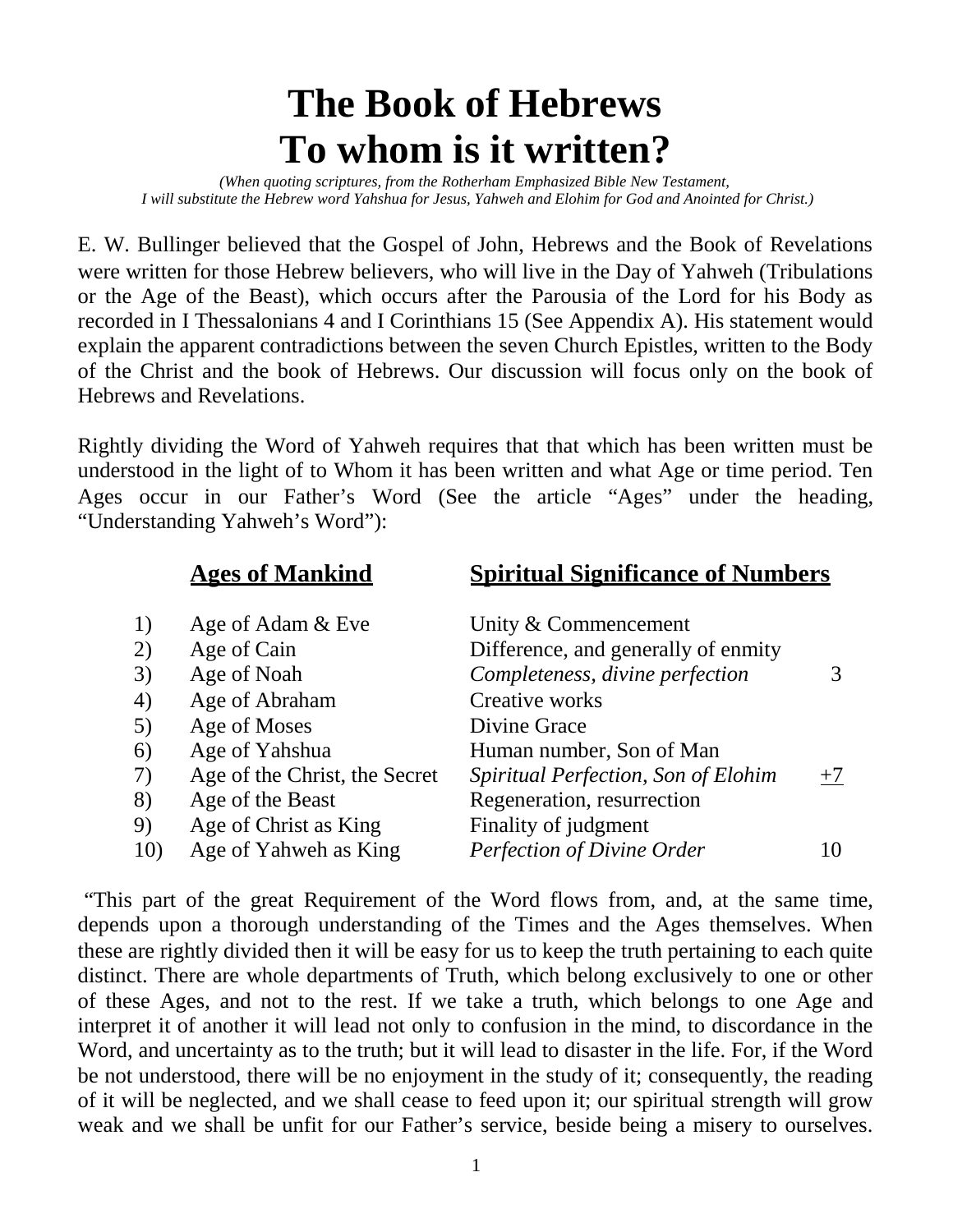Not only, therefore, must we rightly divide the Word of truth as to its Times and Ages, but as to its Truth and Teaching also: we must learn to appropriate each truth to the particular Age to which it belongs. Unless we do this we shall not "grow in knowledge": for we are to increase in knowledge as well as in "grace". To do this we must empty ourselves of all Tradition. We must question all that we have thus received; and be prepared to *unlearn* what we have previously been taught by man if it does not recognize this great requirement of the Word of truth. If we think we know, it will be impossible for us to learn. If a vessel be full it is impossible for its contents to be increased. We must make room for this blessed increase by continually replacing what we have learnt from man with what we learn from Yahweh. And even if what we have learned from man does *agree* with the Word, then we must be prepared to learn it over again."

In the book of Hebrews there is no reference to the Sacred Secret of the Christ, the Assembly of Yahweh or the Body of the Christ as there is in the seven Church Epistles. There is nothing written about having died, being buried, raised and being seated by faith in the heavenlies in Christ; nothing about being saved by grace and not of works; being the righteousness of Yahweh in Christ. In the Church Epistles, our identification is with the Christ, the One Body of the Sacred Secret and not with Yahshua (Jesus) as presented in Hebrews and Revelations (See Appendix B).

In the Church Epistles the Sacred Secret of the Christ, our present Age, is unveiled, which includesthe Body of the Christ becoming the naos,<sup>2</sup> holy of holies, sanctuary or habitation of Yahweh.

*"Know ye not that ye are a shrine [naos] of Yahweh, and that the spirit of Yahweh within you doth dwell" (I Cor. 3:16)?*

*"Or know ye not that, your body, is, a shrine [naos] of the holy spirit that is within you, which ye have from Yahweh? And ye are not your own;" (I Cor. 6:19).*

*"Having been built up on the foundation of the apostles and prophets, there being, for chief corner stone, Yahshua Christ himself,–– In whom, an entire building, in process of being fitly joined together, is growing into a holy shrine [naos] in the Lord; In whom, ye also, are being builded together, into a habitation of Yahweh in spirit" (Eph. 2:20-22).*

In the Book of Hebrews the believers are not the naos of Yahweh but they may enter the naos (holy of holies) to be in the presence of Yahweh, by way of their High Priest, Yahshua . They have access to Yahweh but Yahweh's habitation is not in them.

<span id="page-1-1"></span><span id="page-1-0"></span> $1 E.$  W. Bullinger, "How to Enjoy the Bible" edited by Chuck Cunningham

<sup>&</sup>lt;sup>2</sup> 3485  $\nu$ aos *nah-os'* 1) used of the temple at Jerusalem, but only of the sacred edifice (or sanctuary) itself, consisting of the Holy place and the Holy of Holies (in classical Greek it is used of the sanctuary or cell of the temple, where the image of gold was placed which is distinguished from the whole enclosure)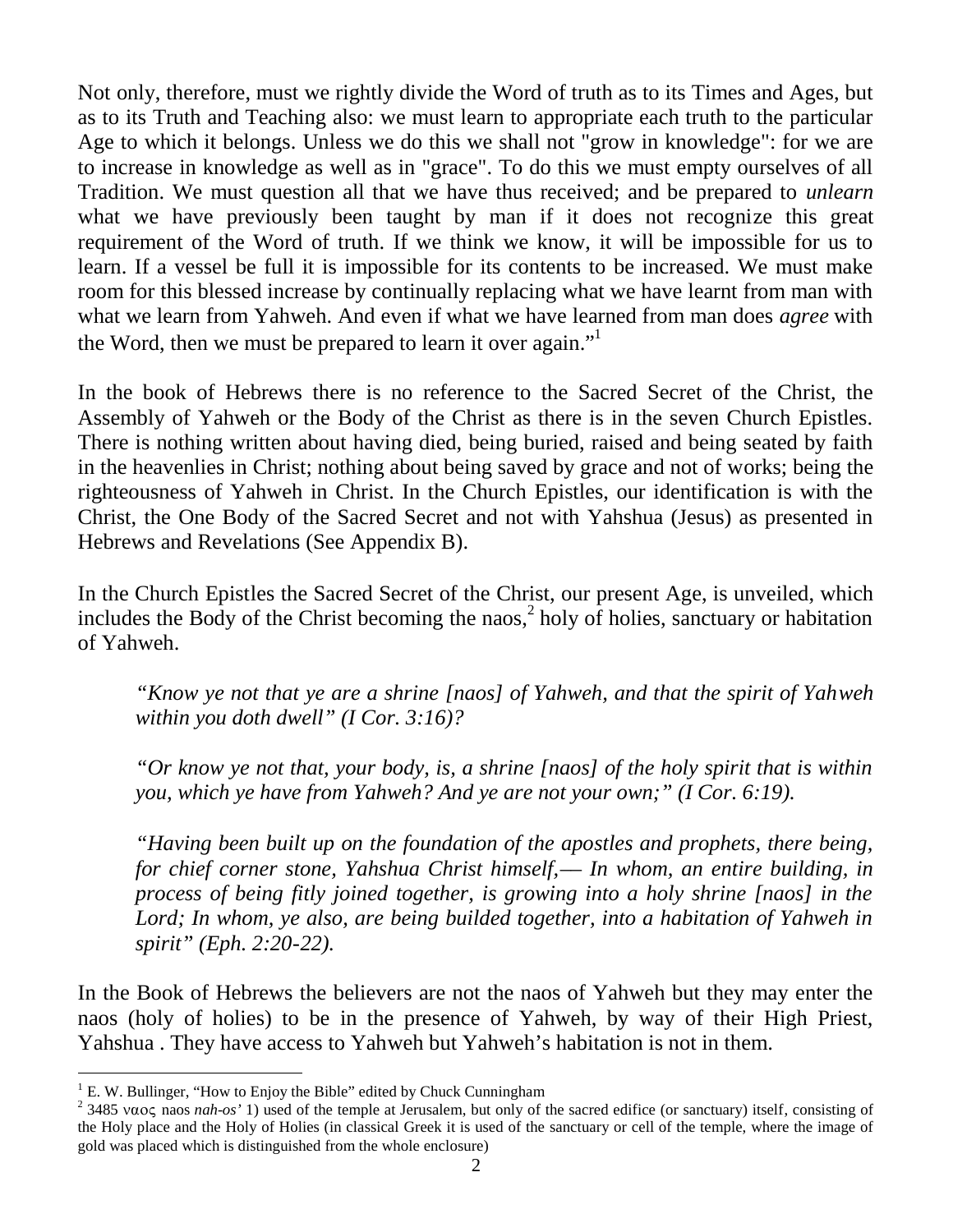*"Which we have, as an anchor of the soul, both secure and firm, and entering into the interior of the veil: Where a forerunner in our behalf hath entered, even Yahshua, who, according to the rank of Melchizedek, hath become, a high–priest unto times age–abiding" (Heb. 6:19-20).*

*"A crowning point on the things being spoken:––such a one as this, have we, as high–priest, who hath sat down on the right hand of the throne of the Majesty in the heavens,–– Of the Holy place, a public minister, and of the Real Tent, which, Yahweh, pitched and not man" (Heb. 8:1-2).*

*"Having therefore, brethren, freedom of speech for the entrance through the Holy place, by the blood of Yahshua, Which entrance he hath consecrated for us, as a way recent and living, through the veil, that is, his flesh,–– And having a great priest over the house of Yahweh, Let us approach with a genuine heart, in full assurance of faith, having been sprinkled, as to our hearts, from an evil conscience, and bathed, as to our bodies, with pure water;" (Heb. 10:19-22).*

In the Church Epistles, Christ is our Head and not our High Priest as he is presented in the Book of Hebrews. The presence of a high priest implies that the people are not complete but in this Age we are complete in Christ.<sup>[3](#page-2-0)</sup> A high priest is  $100\%$  Hebrew and not connected with the Body of the Christ.

Our present age, the Age of the Sacred Secret where Christ is the Head of the One Body, was kept secret in the Old Testament, Gospels, Hebrews and Revelations.<sup>[4](#page-2-1)</sup> In the Book of Hebrews, Yahshua is presented not as the Head of the One Body but as the High Priest after the order of Melchizedek, which was not a secret as revealed in Psalms 110:4. Salvation in the book of Revelations and Hebrews appears to be conditioned upon the individual's behavior and not on the grace of Yahweh as presented in the Church Epistles (See Appendix C).

In the Church Epistles there is neither Jew nor Gentile but the Assembly of Yahweh, while the Gospel of John, Hebrews and Revelations is written only to Hebrews, the twelve tribes of Jacob.

*"There cannot be Jew or Greek, there cannot be bond or free, there cannot be male and female, for, all ye, are one, in Christ Yahshua" (Gal. 3:28).*

<span id="page-2-0"></span> $3$  Because, in him, dwelleth all the fullness of the Godhead, bodily, And ye are, in him, filled full,—Who, is the head of all principality and authority, In whom, ye have also been circumcised with a circumcision not done by hand, in the despoiling of the body of flesh, in the circumcision of the Christ, Having been buried together with him in your immersion, wherein also ye have been raised together, through your faith in the energising of God––Who raised him from among the dead. Col. 2:9-12

<span id="page-2-1"></span><sup>4</sup> Romans 16:25, Ephesians 3:9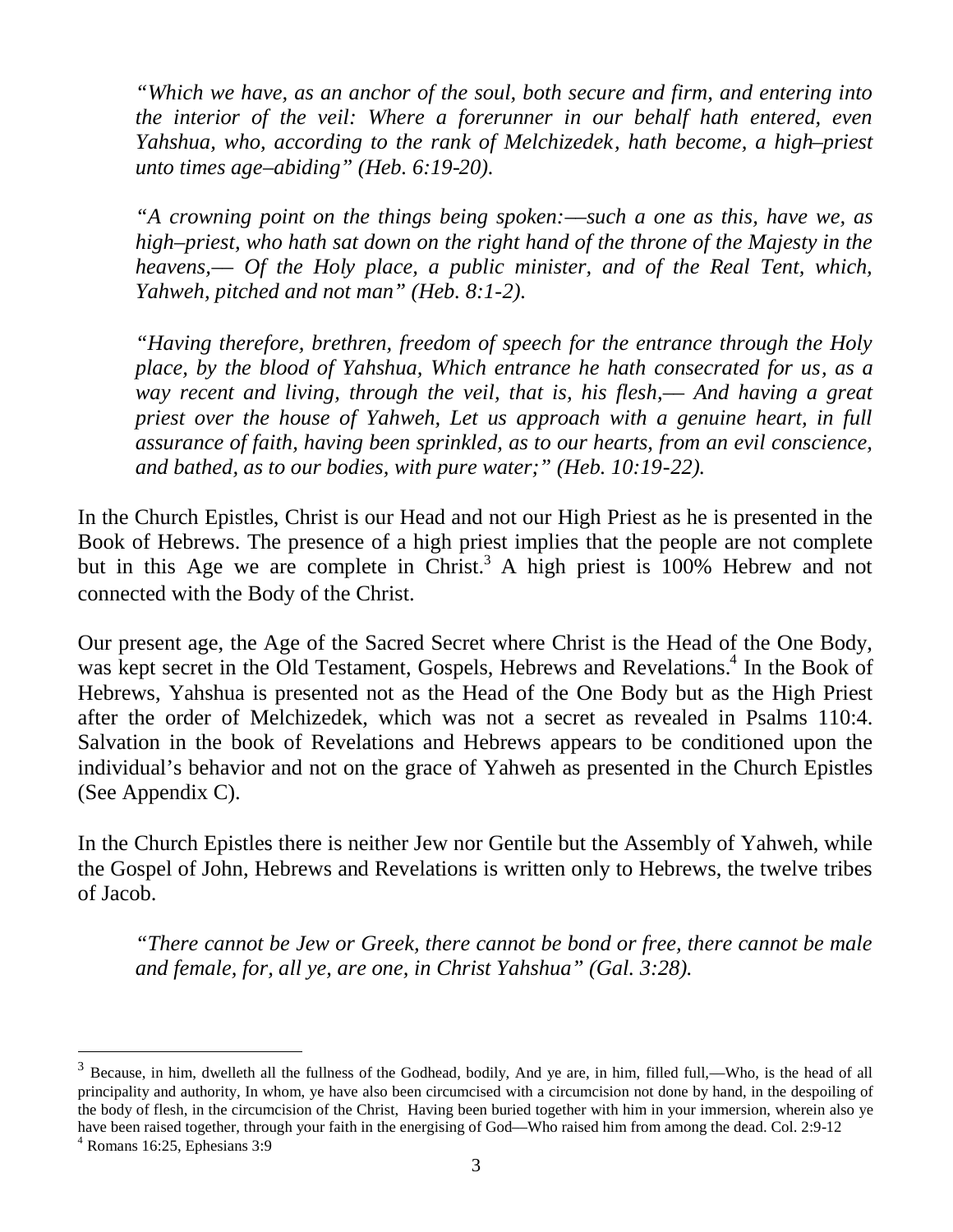*"For, finding fault with them, he saith––Lo! days are coming, saith Yahweh, when I will conclude, for the house of Israel and the house of Judah, a covenant of a new sort" (Heb. 8:8).*

*"And I heard the number of the sealed,––a hundred and forty–four thousand,–– sealed out of every tribe of the sons of Israel" (Rev. 7:4).*

The foundation or creed of the Church written in the book of Ephesians is different than the one recorded in the book of Hebrews:

| <b>Ephesians 4:3-6</b>    | <b>Hebrews 6:1-2</b>              |  |
|---------------------------|-----------------------------------|--|
| One body                  | Repentance from dead works        |  |
| One spirit                | Faith towards Yahweh              |  |
| One hope                  | Immersion in respect of teachings |  |
| One Lord                  | Laying on of hands                |  |
| One faith                 | Resurrection of the dead          |  |
| One immersion             | Judgment age-abiding              |  |
| One Yahweh, Father of all |                                   |  |

The book of Revelations is definitely written instruction for the Hebrew believers living in the Age of the Beast. In that day there will only be Hebrews and Gentiles because the Body of the Christ will have been taken up in the cloud to be with our Lord. We know that there are 102 Old Testament quotes in the book of Hebrews and 285 Old Testament quotes in the book of Revelations, which seals to whom they are written. These books must be for the Hebrews who have accepted Yahshua as the Messiah of Israel but these individuals are not Christians because the Christian Age has passed.

Judgment is a theme in the book of Hebrews and in the book of Revelations:

*"Let us therefore fear, lest at any time, although there is left behind a promise of entering into his rest,––any one from amongst you should be deemed, to have come short" (Heb. 4:1).*

*"For we know him that hath said––To me, belongeth avenging, I, will recompense; and again––Yahweh will judge his people. A fearful thing it is to fall into the hands of a Living Elohim" (Heb. 10:30-31)!*

*"Whose voice shook the earth, then, but, now, hath he promised, saying––Yet once for all, I, will shake––not only the earth, but, also the heaven" (Heb. 12:26).*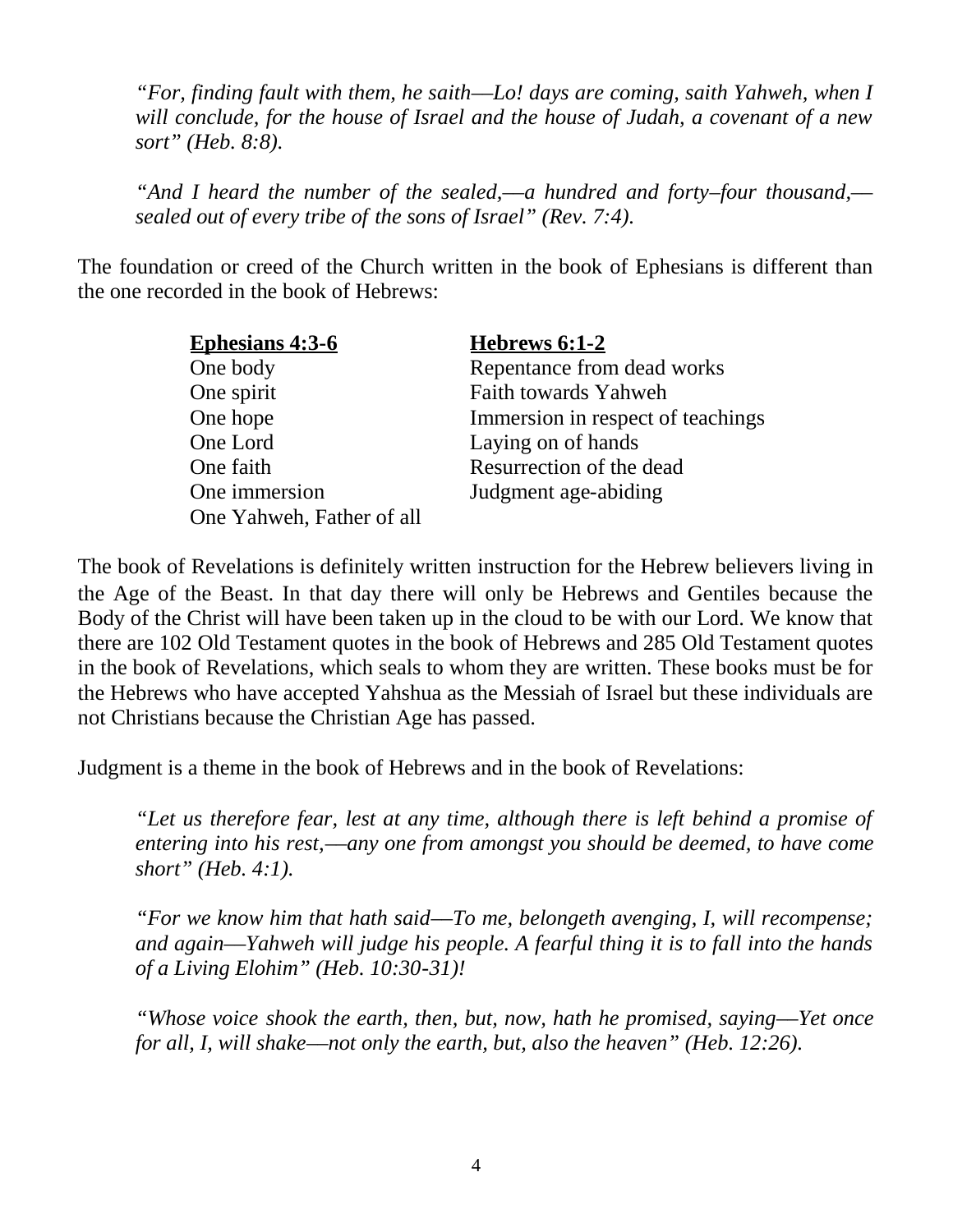*"That he may enter, into the clefts of the rocks, and, into the fissures of the crags,–– Because of the terribleness of Yahweh, And for his majestic, splendour, When he ariseth to shake terribly the earth" (Is. 2:21).*

*"And there came to be lightnings, and voices, and thunders; and, a great earthquake, took place,––such as had never taken place since men came to be on the earth,––such a mighty earthquake, so great" (Rev. 16:18).*

*"For, even our Elohim, is a consuming fire" (Heb. 12:29).*

*"Fear Yahweh and give glory to Him, for the hour of His judgment has come; and worship Him who made heaven and earth, the sea and springs of water" (Rev. 14:7).*

In the Church Epistles we, the Body of the Christ, are children of Yahweh, heirs of the promise with Christ, and we have been raised up together, and seated together in the heavenlies, in Christ (Eph. 2:6). We have been judged righteous through Christ. "But now the righteousness of Yahweh apart from the law is revealed, being witnessed by the Law and the Prophets, even the righteousness of Yahweh, through faith in Yahshua Christ, to all and on all who believe…" (Rom. 3:21-22).

The Book of Hebrews and the book of Revelations are both addressed to the children of Israel. These books deal with judgment; their identity is with Yahshua, the Messiah and High Priest and not Christ Yahshua the Head of the Body; they are never identified as children of Yahweh. In these books, it appears that salvation is acquired by enduring to the end and not by grace. The book of Hebrews is definitely not written to the Body of the Christ but we can learn and cherish every word that proceeds out of the mouth of Yahweh. The book of Hebrews must have been written to the children of Israel who have accepted Yahshua as their Messiah who live during the Age of the Beast, the Day of Yahweh.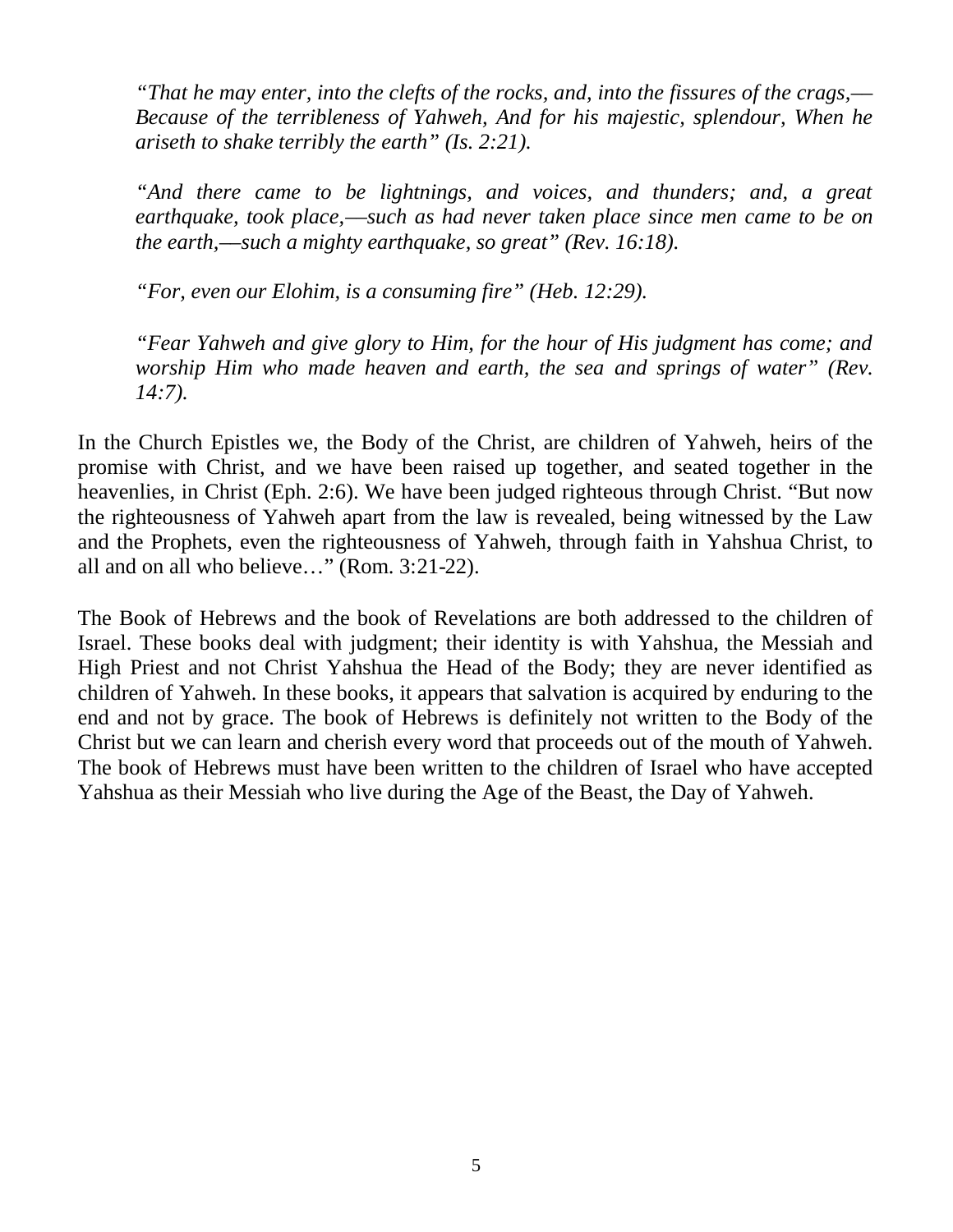## **Appendix A**

### **The Other Pauline Epistles**

(Not Addressed to Churches) "Things to Come," Vol. 7, page 90, February 1901 By E. W. Bullinger

Having seen and considered the Epistles addressed to the churches by the Holy Spirit through Paul, it remains now only to say a few words on the other Pauline Epistle.

What place do they occupy? What mission do they discharge? The answer is that they are remarkable, not so much for what they contain as for what they do not contain.

When the Church shall have been caught up and gathered to the Lord, the seven Church Epistles will only be of historical interest and use to those who are left on the earth to go through or come out of the Great Tribulation; just as the historical books of the Old Testament are of use and interest to us now. What ever there may be in them then by way of application and interpretation will necessarily go with the Church for whose special instruction they were given.

This then, is the gap to be filled by the other nonchurch epistles, especially that to the Hebrews. There will be those on the earth who will "learn righteousness," and be saved, though not to the position which the Church will occupy. There are "many mansions" in the Father's house; and the position occupied by the Church will be occupied by none other.

There will be those who come out of the Great Tribulation (Rev. 7). There will be the 144,000 of Rev. 7 and 14, these will need the Word of God. These will need truth, which they may not only apply to, but interpret of, themselves.

This is where the other New Testament writings will come in; especially John's Gospel, the Epistle to the Hebrews, and the Epistles to the seven Assemblies in Rev. 2 and 3. While there is every truth in them that they will need, there is nothing that will interfere with their standing in the slightest degree. That is why (we believe) there is no reference to the Mystery, and no mention of the Church of God, or the Body of Christ, in those writings, and no Church truth or teaching as such. Nothing about the members of the Body having died or risen with Christ (for we shall have actually then risen). Nothing about being seated by faith in the heavenlies in Christ (for we shall be actually seated there with and in Christ). Nothing about Jews and Gentiles being "one body" in Christ, "one new man"; (for the Church, composed of both, will be in heaven; and the Jews, as such, on the earth).

Hence it is that in the Gospel of John there is so little in common with the other three Gospels. Nothing recorded in them is repeated in John, which would have interfered in any way with the teaching that will then be required; nothing to mar that teaching, or make it difficult.

So with Hebrews. Paul's name is specially associated with the seven church epistles. He was the chosen vessel by which the Spirit would instruct the Church of God; and make known the revelation of the Mystery, and the truth concerning the one Body of Christ.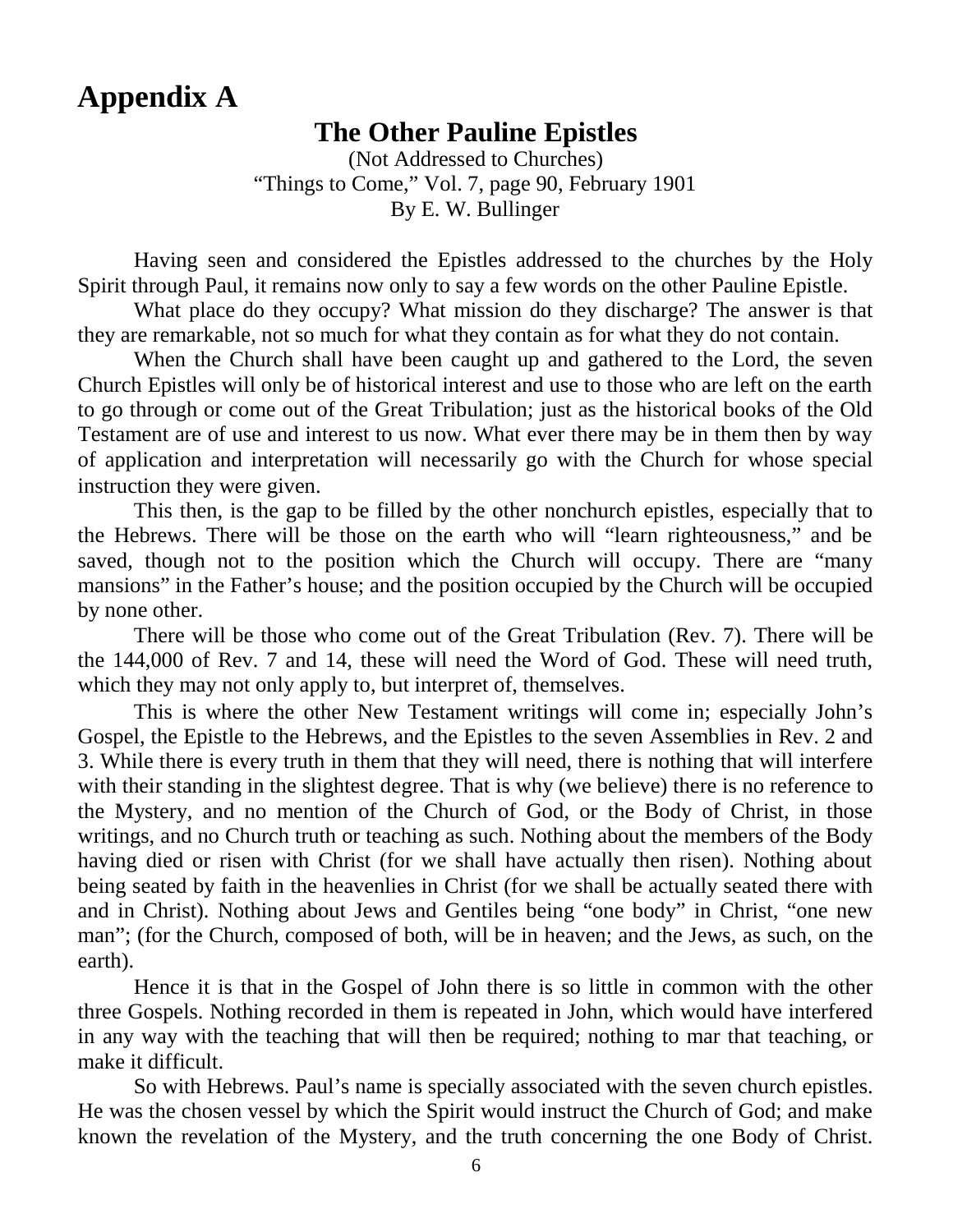This, we believe, is the reason why Paul's name is omitted from that epistle; and, though it was written by him, he is thus, personally, dissociated from it.

But let no one willfully or ignorantly mistake our meaning. The whole of John and Hebrews is for us, for the Church here and now, all is needed by us: but, while they do not contain ALL the teaching that we need, so neither do they contain ANY that will not be needed after the Church is gone.

That is why we said that those writings are remarkable and noticeable, not for what they contain, but for what they omit. Why is it that Hebrews 6 and 10 are constant perplexity of uninstructed Christians? Why is it that what is true in Heb. 6:1-8 and 10:26- 31, of those to whom they are to be interpreted, is used to upset what is equally true of us in Rom. 8, which is to be interpreted only of the standing of those who are members of the Body of Christ? Both Scriptures are true if we thus rightly divide them, and interpret them of those to whom they are respectively spoken.

Any other explanation of the difficulty (for difficulty it is, and is felt to be by thousands of Christians,) is at the expense of truth. Either Heb. 6 and 10 and John 15:6 are apt to get explained away, and the awful warning made of none effect: of Rom. 8 is explained away; and then we are robbed of the eternal security and preservation of those who are in Christ.

How much better and easier to accept this explanation: which is in obedience to II Tim. 2:15; in harmony with the teaching of the other epistles: and leaves the truth of each untouched and untarnished, to have all its blessed effect and wondrous power? It is an explanation, which rightly divides the word of truth (or at any rate attempts and strives to do so); leaves each truth in the full possession of those of whom it is to be interpreted; yet robs neither party of one truth, or any fraction of truth, which properly and correctly belongs to it.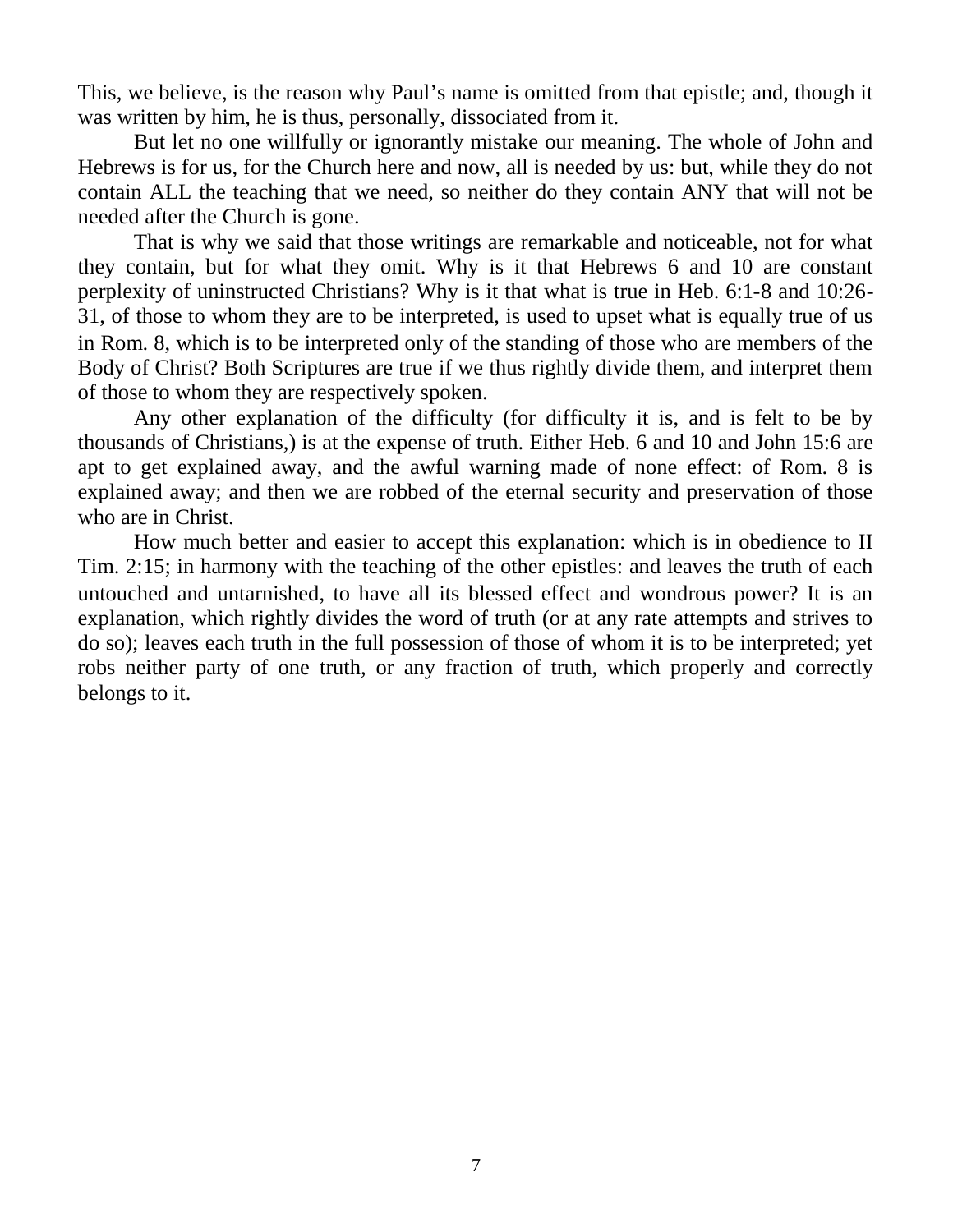# **Appendix B**

#### **Church Epistles**

Ro 3:22 A righteousness of Yahweh, through faith in Christ. Ro 5:8 But Yahweh commendeth his own love unto us in that––we as yet being sinners, Christ in our behalf died. Ro 6:3 Or know ye not that, we,  $\begin{bmatrix} \n\text{and} \\ \n\end{bmatrix}$ as many as were immersed into Christ, into his death were immersed?

Ro 6:8 Now, if we have died together with Christ, we believe that we shall also live together with him;

Ro 8:10 But, if Christ is in you, the body, indeed, is dead by reason of sin…

Ro 8:17 And, if children, heirs also––heirs, indeed, of Yahweh, but co–heirs with Christ…

Ro 10:4 For Christ is an end of law, for righteousness, unto every one that believeth.

Ro 12:5 So, we, the many, are one body in Christ…

1Co 2:16 …But, we, have, the mind of Christ.

Ga 2:20 With Christ, have I Heb  $12:24$ been crucified;

Eph 2:6 And raised us up together, and seated us together in the heavenlies, in Christ:

Php 3:9 And be found in himnot having a righteousness of my own, that which is by law, but that which is through faith in Christ, the righteousness which is, of Yahweh, upon my faith,–– Col 1:27 Unto whom Yahweh hath been pleased to make known what is the glorious wealth of this sacred secret among the nations, which is Christ in you, the hope of the glory,

#### **Hebrews**

Heb 2:9 But, Yahshua, made some little less than messengers, we do behold:

Heb 3:1 Whence, holy brethren, partners, in a heavenly calling, attentively consider the Apostle High—priest of our confession––Yahshua

Heb 4:14 Having then a great high–priest who hath passed through the heavens, Yahshua the Son of Yahweh, let us hold fast the confession;

Heb 6:20 Where a forerunner in our behalf hath entered, even Yahshua, who, according to the rank of Melchizedek..

Heb 7:22 By as much as this, hath, Yahshua, become surety of a better covenant also.

Heb 10:19 Having therefore, brethren, freedom of speech for the entrance through the Holy place, by the blood of Yahshua,

Heb 12:2 Looking away unto our faith's Princely–leader and perfecter, Yahshua,

And unto the mediator of a new covenant, Yahshua,

Heb 13:12 Wherefore, Yahshua also, that he might hallow the people through means of his own blood…

#### **Revelations**

Re 1:9 I, John, your brother, and partaker with you in the tribulation and kingdom and endurance in Yahshua, came to be in the isle that is called Patmos, because of the word of Yahweh, and the witness of Yahshua.

Re 12:17 And the dragon was angered against the woman, and went away to make war with the rest of her seed––with them who were keeping the commandments of Yahweh, and holding the witness of Yahshua;

Re 14:12 Here, is, the endurance of the saints,––they who keep the commandments of Yahweh and the faith of Yahshua.

Re 17:6 And I saw the woman, drunk with the blood of the saints, and with the blood of the witnesses of Yahshua.

Re 19:10 And I fell down at his feet, to do him homage; and he saith unto me––See! *thou do it* not! A fellow–servant, am I, of thee and of thy brethren who have the witness of Yahshua: unto Yahweh, do homage! For, the witness of Yahshua, is the spirit of the prophecy.

Re 20:4 And I saw thrones, and they sat upon them, and sentence of judgment was given unto them; and *I saw* the souls of them who had been beheaded because of the witness of Yahshua…

Re 22:16 I, Yahshua, have sent my messenger, to bear witness unto you of these things…